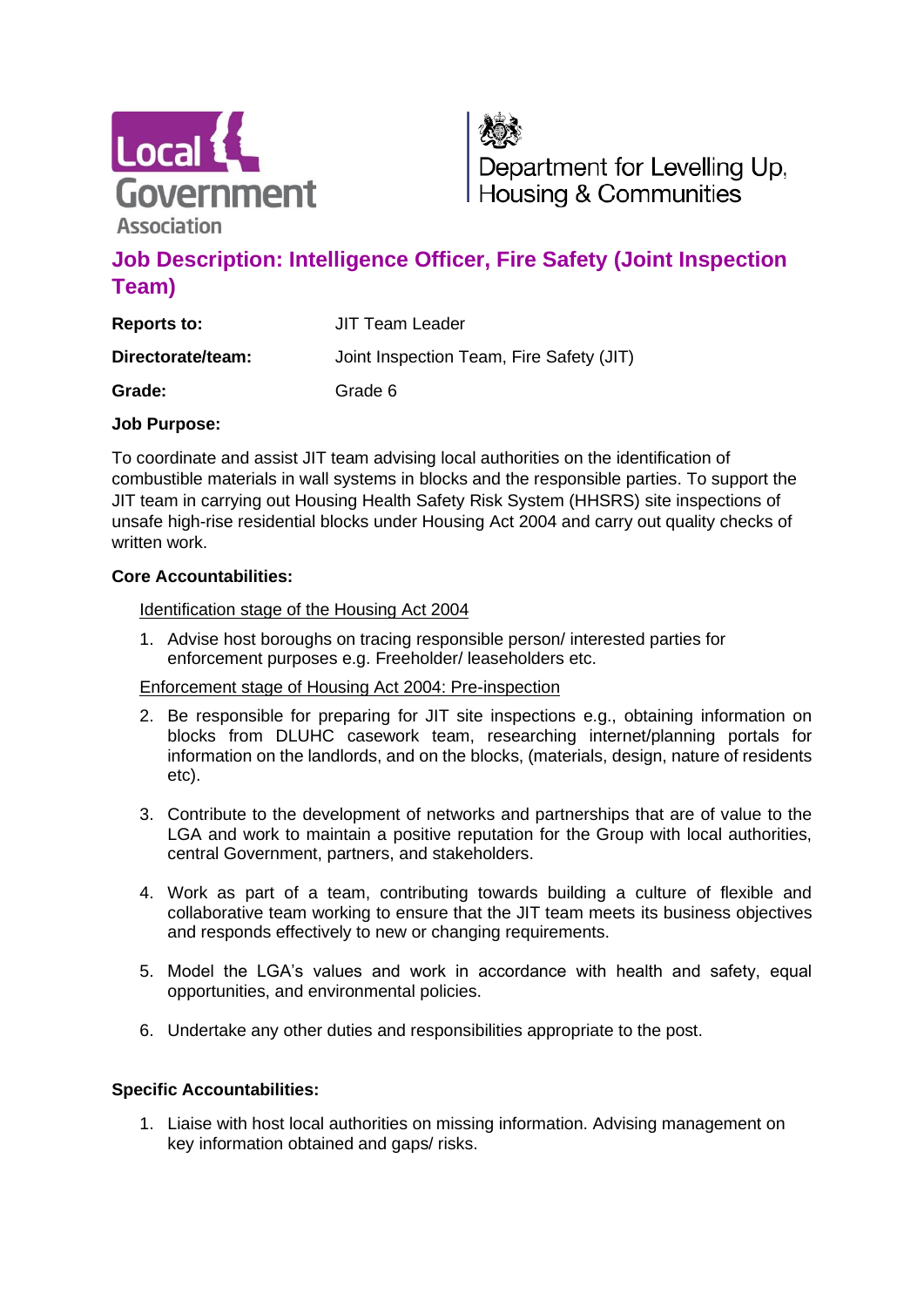- 2. Produce intelligence summary of block including floor plans annotated in colour for use by JIT team on site.
- 3. Ensure JIT Team has appropriate information (and requests sent to host local authority), on risk assessments, and vulnerable/ potentially aggressive residents.
- 4. Ensure intelligence information is stored correctly and shared appropriately.
- 5. Obtain copies of enforcement policies of potential JIT 'host' boroughs.
- 6. Ensure effective quality assurance across all JIT reports before external distribution

#### Post inspection –

- 7. Ensure evidence handling & processing is carried out appropriately ensuring legal requirements are adhered to (mainly photographic evidence)
- 8. Data handling / processing e.g. maintaining photo log, uploading photos to host Local Authority SharePoint site.
- 9. Collate risks highlighted and actions required within draft report to go in recommendations/ suggested works section. Drafting sections of HHSRS report relating to intelligence, responsible parties & current fire arrangements according to documentation.
- 10. Contribute to other sections of the report e.g. relating observations to documents, noting things such as contradictions, unqualified/ unexplained assumptions.
- 11. Potentially assist with advising local authorities on works required to go in Improvement Notices.
- 12. Collate witness statements of JIT colleagues and prepare 'packs' for JIT staff attending Tribunals/Court.
- 13. Check appropriate websites/publications for updates e.g. DLUHC, 'Inside Housing'
- 14. Given the unsafe buildings are spread across England, it will be necessary to visit and stay overnight occasionally (not most inspections).
- 15. Liaise with IT over use and development of software packages.

#### **Relevant Contacts:**

**LGA:** LGA Managers JIT Team

**Local Authorities:** Senior Officers Sector experts/professional bodies

**Other:** CIEH

DLUHC Building Safety team